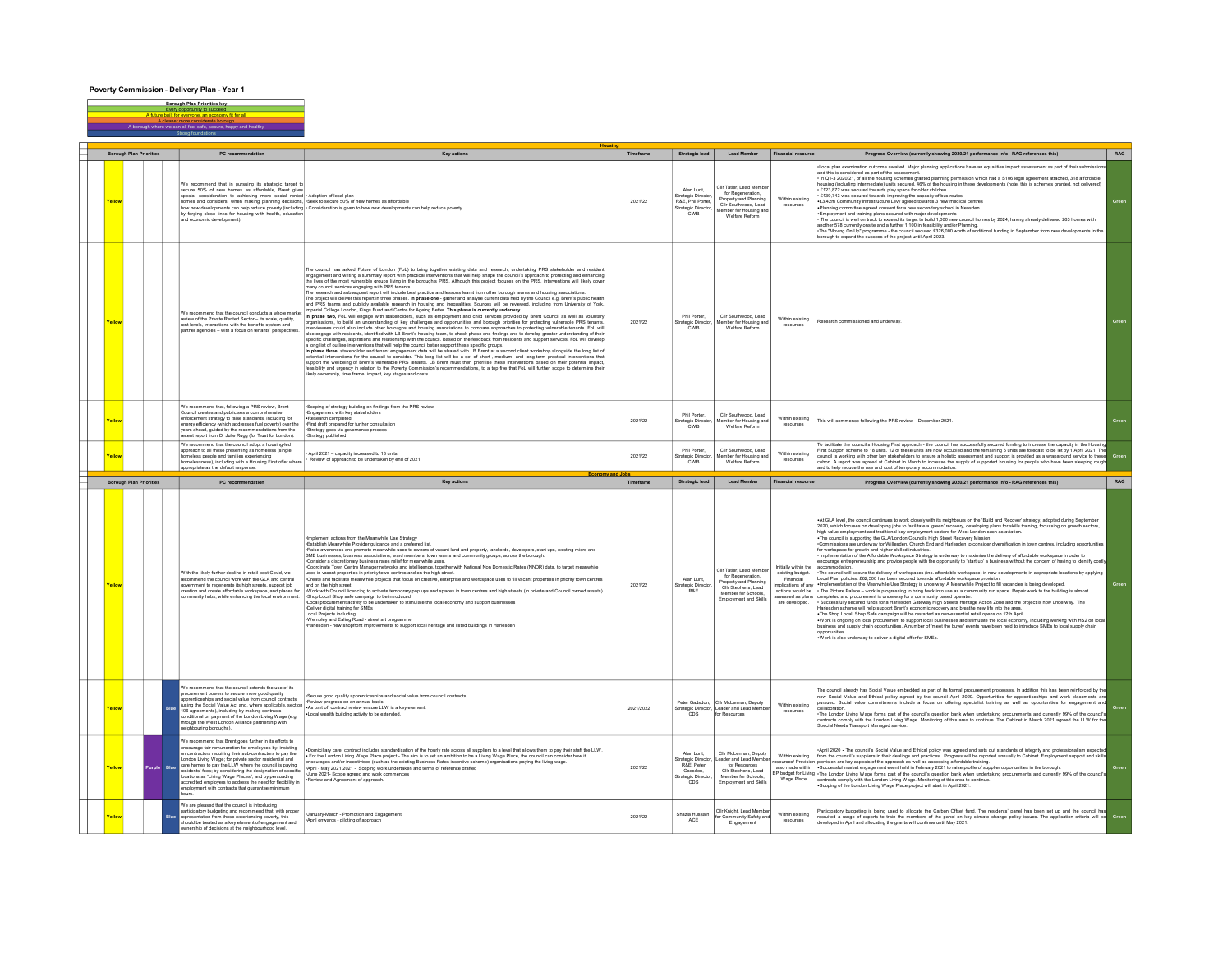| Yello                          |                                |            |                   |                                                                                                                                                                                                                                                                                                                                                                                                                                                                                                                                                                                                                                                                                                                                                                                                       | Communications plan implemented<br>We recommend that the council extends its offer, to Communications plan implemented<br>support those with disabilities into employment and gives $\frac{1}{2}$ Coents for local employers delivered<br>more publicity to the work it is<br>.Delivery of Kickstart programm                                                                                                                                                                                                                                                                                                                                                                                       | 2021/22                 | Alan Lunt,<br><b>Strategic Director</b><br><b>R&amp;F</b>                           | Clir Stephens, Lead<br>Member for Schools.<br>Employment and Skill                                                                 | Provision made<br>within BP budget                                                                                             | The council has been recognised as a Disability Confident Leader. This highlights the work the authority is doing to support staff with<br>disabilities and to champion support for people with disabilities amongst our partners, communities and local businesses. A<br>susures as the communications of the communications of the communications of the communications strategy for 2021 has been completed which sets out how the council will promote Disability Confidence to staff, local<br>Imploye<br>become Disability Confident. The council is engaging with the local employers who are Registered as Disability Confident - 67 of these<br>ave been invited to the Skills Summit. The council plans to hold a series of events with local businesses to promote Disability<br>Confidence in 2021.<br>Activity underway includes the Shaw Trust project - the Work and Health Programme, the Mental Health trailblazer, the Care Leaver<br>roject and the internship programme.<br>Brent Start will support over 2000 residents each year to develop their skills, including an expanded digital skills offer, ESOL, English<br>Maths and employability skills. IWD-3 Events took place. Women in Tech, Women in Construction and Women in the Met Police. In total<br>58 people attended the sessions.<br>Brent Works will continue to generate employment and apprenticeship opportunities through construction and other sectors, seeking to<br>support career pathways to high skill levels. This includes brokering opportunities via Section 106 Agreements with developers and via<br>Social Value contract agreements through the council's procurement. Support for those w<br>interview stages. In work support is provided for 6 months. Brent Works undertakes a gateway role for the Kickstart programme. Priority<br>Groups will get guaranteed interviews. The council is recruiting up to 30 Kickstart applicants internally throughout the lifetime of the<br>programme. Brent Works revised website signposts support and advice and engagement al<br>the Hub at Park Royal. A quarterly partnership forum for partners in the borough focuses on employment, skills and training | Green |
|--------------------------------|--------------------------------|------------|-------------------|-------------------------------------------------------------------------------------------------------------------------------------------------------------------------------------------------------------------------------------------------------------------------------------------------------------------------------------------------------------------------------------------------------------------------------------------------------------------------------------------------------------------------------------------------------------------------------------------------------------------------------------------------------------------------------------------------------------------------------------------------------------------------------------------------------|-----------------------------------------------------------------------------------------------------------------------------------------------------------------------------------------------------------------------------------------------------------------------------------------------------------------------------------------------------------------------------------------------------------------------------------------------------------------------------------------------------------------------------------------------------------------------------------------------------------------------------------------------------------------------------------------------------|-------------------------|-------------------------------------------------------------------------------------|------------------------------------------------------------------------------------------------------------------------------------|--------------------------------------------------------------------------------------------------------------------------------|------------------------------------------------------------------------------------------------------------------------------------------------------------------------------------------------------------------------------------------------------------------------------------------------------------------------------------------------------------------------------------------------------------------------------------------------------------------------------------------------------------------------------------------------------------------------------------------------------------------------------------------------------------------------------------------------------------------------------------------------------------------------------------------------------------------------------------------------------------------------------------------------------------------------------------------------------------------------------------------------------------------------------------------------------------------------------------------------------------------------------------------------------------------------------------------------------------------------------------------------------------------------------------------------------------------------------------------------------------------------------------------------------------------------------------------------------------------------------------------------------------------------------------------------------------------------------------------------------------------------------------------------------------------------------------------------------------------------------------------------------------------------------------------------------------------------------------------------------------------------------------------------------------------------------------------------------------------------------------------------------------------------------------------------------------------------------------------------------------------------------------------------------------------------------------------------------------------|-------|
| <b>Borough Plan Priorities</b> |                                |            | PC recommendation | <b>Key actions</b>                                                                                                                                                                                                                                                                                                                                                                                                                                                                                                                                                                                                                                                                                                                                                                                    | Timeframe                                                                                                                                                                                                                                                                                                                                                                                                                                                                                                                                                                                                                                                                                           | <b>Strategic lead</b>   | <b>Lead Member</b>                                                                  | Financial resource                                                                                                                 | Progress Overview (currently showing 2020/21 performance info - RAG references this)                                           | RAG                                                                                                                                                                                                                                                                                                                                                                                                                                                                                                                                                                                                                                                                                                                                                                                                                                                                                                                                                                                                                                                                                                                                                                                                                                                                                                                                                                                                                                                                                                                                                                                                                                                                                                                                                                                                                                                                                                                                                                                                                                                                                                                                                                                                              |       |
|                                |                                |            |                   | Ve recognise that post-Covid there will be problems with<br>ebt for many households and we recommend that Brent<br>uts its innovative emergency arrangements for grants and<br>erest-free loans onto a longer term footing. We also<br>commend that advice services in the Borough are scaled<br>o with a focus on tackling food and fuel poverty as well<br>Ve recommend that the council clarifies its local welfa<br>sistance scheme with a designated budget, topped up                                                                                                                                                                                                                                                                                                                           |                                                                                                                                                                                                                                                                                                                                                                                                                                                                                                                                                                                                                                                                                                     |                         |                                                                                     |                                                                                                                                    |                                                                                                                                |                                                                                                                                                                                                                                                                                                                                                                                                                                                                                                                                                                                                                                                                                                                                                                                                                                                                                                                                                                                                                                                                                                                                                                                                                                                                                                                                                                                                                                                                                                                                                                                                                                                                                                                                                                                                                                                                                                                                                                                                                                                                                                                                                                                                                  | Green |
|                                |                                |            |                   | nears as a result of contents and recommend speaking<br>pendants; and b) that the council reviews its approach<br>o the outsourced enforcement service for Council Tax<br>bts, and carefully monitors its use of enfo<br>gents, as well as issuing sanctions if agents do not<br>.<br>perate fairly.                                                                                                                                                                                                                                                                                                                                                                                                                                                                                                  | asseance screene wat a ceragnance ouages, ropper up<br>und: growdenig support in cash rather than in kind and Preview the Local Welfare Assistance Scheme undertaken and next steps agreed.<br>und: growdenig support in cash rather<br>Nihough the Commission noted the review of the Council<br>Tax Support scheme 18 months ago, we are concerned a) "Review of CT Support scheme undertaken and recommendations implemented.<br>It is Support scheme 18 months ago, we a                                                                                                                                                                                                                        | 2021/2022               | Peter Gadsdon.<br>Strategic Director<br>CDS                                         | Clir Southwood, Lead<br>Within existing<br>mber for Housing and<br>Welfare Reform                                                  | . Resident Support Fund - Cabinet on 8 March 2021 agreed to extend the Resident Support Fund and incorporate the Local Welfare | Green                                                                                                                                                                                                                                                                                                                                                                                                                                                                                                                                                                                                                                                                                                                                                                                                                                                                                                                                                                                                                                                                                                                                                                                                                                                                                                                                                                                                                                                                                                                                                                                                                                                                                                                                                                                                                                                                                                                                                                                                                                                                                                                                                                                                            |       |
|                                |                                |            |                   | To help bring together the many strands of council activity<br>oncerned with child poverty, we recommend the council<br>iders an overarching strategic objective to address<br>child poverty with measurable outcomes that are regularly<br>onitored, perhaps with a reporting line to Full Council.                                                                                                                                                                                                                                                                                                                                                                                                                                                                                                  | . Tackling child poverty is embedded within the Borough Plan<br>-We recognise that tackling child poverty is a cross-culting issue and actions will include those focused on prevention<br>-Tackling Child Poverty will continue to be included in the rolling programmes of strategy refreshes w<br>-Action Plan detailing activity and timescales to be developed with a focus on bringing together the various strands of activity in this area.                                                                                                                                                                                                                                                 | 2021/22                 | Corporate                                                                           | Cabinet                                                                                                                            | Within existing<br>resources                                                                                                   | Tackling Child Poverty is a key action within the refocussed Borough Plan for 2021-2022 supporting the Every Opportunity to Succeed<br>The matter of the intervention of the control of the control of the matter of the control of the control of the Council<br>- Similar provided from the control of the colling programmes of strategy refreshes with a requirement<br>supported in the form of food and utility bill youchers during the winter period using funding from the Council's allocation from the<br>ppower in the term of social and any surround and any site and personal any statements of the COVID Winter Grant Scheme. Food vouchers have also been provided during the Christmas holiday period, February t<br>Irm and the Eas<br>school meals as part of a DfE-funded national programme that will provide holiday clubs during the Easter. Summer and Christmas<br>biology in 2021. Brent's 8 Family Wellbeing Centres (FWC) opened with a soft launch on 1st December as planned with some specific<br>services providing face to face support and the remaining services online and remotely, supp<br>groups.                                                                                                                                                                                                                                                                                                                                                                                                                                                                                                                                                                                                                                                                                                                                                                                                                                                                                                                                                                                                                                                                        |       |
|                                |                                |            |                   | We recommend that the council brings together a<br>statutory-led "Youth and Community Strategy for Young<br>People' in Brent and develops an outreach model with the<br>oluntary and community sector to engage with young<br>people in addressing the impacts of poverty and social<br>mlusion                                                                                                                                                                                                                                                                                                                                                                                                                                                                                                       | From October - December 2020 the council worked with partners and young people to develop a co-designed engagement approach. Thi<br>included the November Children's Commissioners Takeover Day, where 30 pupils from across six local schools and colleges collaborate<br>virtually to develop engagement questions and key messages to encourage their peers to share their views.<br>In January the co-designed survey went live. This ran until the end of January and was promoted through schools, par<br>stakeholder forums.<br>- March - April 2021 - draft strategy developed.<br>April - May 2021 development and agreement of the accompanying strategy delivery plan.                   | October 2020 - May 2021 | Gail Tolley,<br><b>Strategic Director</b><br>CYF                                    | Clir Patel, Lead Membr<br>for Children's<br>Safeguarding, Early Hel<br>and Social Care                                             | Within existing                                                                                                                | From October - December 2020 the council worked with partners and young people to develop a co-designed engagement approach<br>This included the November Children's Commissioners Takeover Day, where 30 pupils from across six<br>collaborated virtually to develop engagement questions and key messages to encourage their peers to share their views. In January a co-<br>design survey went live and was promoted through schools, pathers, services and stakeh<br>developed.                                                                                                                                                                                                                                                                                                                                                                                                                                                                                                                                                                                                                                                                                                                                                                                                                                                                                                                                                                                                                                                                                                                                                                                                                                                                                                                                                                                                                                                                                                                                                                                                                                                                                                                              | Green |
|                                |                                |            | <b>Rlug</b>       | We recommend that programmes such as the Community<br>loney Mentors are rolled out across the Borough.                                                                                                                                                                                                                                                                                                                                                                                                                                                                                                                                                                                                                                                                                                | Interventions to be delivered that will improve individual/family financial budgeting and management.                                                                                                                                                                                                                                                                                                                                                                                                                                                                                                                                                                                               | 2021/22                 | Peter Gadsdon.<br>Strategic Director<br>cps                                         | Clir Southwood, Lead<br>Member for Housing and<br>Welfare Reform                                                                   | Provision made<br>within BP budge                                                                                              | Scoping work will be undertaken March - April 2021.                                                                                                                                                                                                                                                                                                                                                                                                                                                                                                                                                                                                                                                                                                                                                                                                                                                                                                                                                                                                                                                                                                                                                                                                                                                                                                                                                                                                                                                                                                                                                                                                                                                                                                                                                                                                                                                                                                                                                                                                                                                                                                                                                              | Green |
|                                | <b>Yellow Orano</b>            |            |                   | We recommend that the council, as a priority, works with<br>partners to tackle fuel poverty in the Borough, alerting<br>uchers toward the cost, thereby reducing excess winter<br>deaths following Covid-19 and other respiratory illnesses                                                                                                                                                                                                                                                                                                                                                                                                                                                                                                                                                           | . Delivery of retrofit pilots within the council's own stock<br>painable to the product of the control of the control of the control of the control of the control of the control of the control of the control of the control of the control of the control of the control of the control of<br>A new comprehensive domestic energy advice programme and referral network for Brent's residents and businesses to be developed.                                                                                                                                                                                                                                                                    | 2021/22                 | Alan Lunt<br>Strategic Director,<br>R&E, Phil Porter,<br>Strategic Director.<br>CWB | Clir Sheth Lead Memb<br>for Environment<br>Clir Southwood, Lead<br>Member for Housing an<br>Welfare Refor                          | Provision made<br>within BP budget                                                                                             | Tackling Fuel Poverty forms part of the PRS Review and is also a key workstream in the Climate Emergency Strategy. Community Hub<br>continue to give advice on lacking has powely as well as providing the vacues. A new comprehensive domestic energy advice<br>programme and referral network for Brenf's residents and businesses is being developed.<br>• Brent are                                                                                                                                                                                                                                                                                                                                                                                                                                                                                                                                                                                                                                                                                                                                                                                                                                                                                                                                                                                                                                                                                                                                                                                                                                                                                                                                                                                                                                                                                                                                                                                                                                                                                                                                                                                                                                          | Green |
|                                | <b>Borough Plan Priorities</b> |            |                   | PC recommendation                                                                                                                                                                                                                                                                                                                                                                                                                                                                                                                                                                                                                                                                                                                                                                                     | Overview R<br><b>Key actions</b>                                                                                                                                                                                                                                                                                                                                                                                                                                                                                                                                                                                                                                                                    | Timeframe               | <b>Strategic lead</b>                                                               | <b>Lead Member</b>                                                                                                                 | Financial resource                                                                                                             | Progress Overview (currently showing 2020/21 performance info - RAG references this)                                                                                                                                                                                                                                                                                                                                                                                                                                                                                                                                                                                                                                                                                                                                                                                                                                                                                                                                                                                                                                                                                                                                                                                                                                                                                                                                                                                                                                                                                                                                                                                                                                                                                                                                                                                                                                                                                                                                                                                                                                                                                                                             | RAG   |
|                                |                                |            |                   | We recommend that, as the major employer and the<br>source of so much of the Borough's spending. Brent<br>Council extends its impressive efforts to secure more and<br>better jobs, especially for its younger citizens.                                                                                                                                                                                                                                                                                                                                                                                                                                                                                                                                                                              | The Moving on Up (MoU) project funded by Trust for London is supporting young black men aged 16-24 in gaining jobs with prospects. This<br>work will continue<br>Brent Start will support over 2000 residents each vear to develop their skills, including an expanded digital skills offer, ESOL, English, Maths<br>and employability skills.<br>-Brent Works will continue to generate employment and apprenticeship opportunities through construction and other sectors, seeking to<br>support career pathways to high skill levels. This includes brokering opportunities wa Section 106 Agreements with developers and wa Social Value contract agreements through the council's procurement. | 2021/22                 | Alan Lunt.<br>tegic Direct<br>R&E                                                   | Clir Stephens, Lead<br>Member for Schools<br>Employment and Skill                                                                  | Within existing<br>resources                                                                                                   | Brent Works has participated effectively in the Governments new Kickstart programme, working to secure employer commitments to<br>provide work experience for 150 16-25 year olds from January 2021.<br>Fine Moving On Up programme has supported 150 young men to date with 57 gaining employment. The programme has recently been the state with the Moving On Up programme has recently been all the state of the state of the stat<br>The council's social value and ethical procurement approach includes increasing employment opportunities for Young People.                                                                                                                                                                                                                                                                                                                                                                                                                                                                                                                                                                                                                                                                                                                                                                                                                                                                                                                                                                                                                                                                                                                                                                                                                                                                                                                                                                                                                                                                                                                                                                                                                                             | Green |
|                                |                                |            |                   | We recommend that the council ensures welfare support<br>of, the charities and community organisations that provide<br>sch-needed, expert advice.                                                                                                                                                                                                                                                                                                                                                                                                                                                                                                                                                                                                                                                     | We recomment that the council ensures weltse support (every develop to the selection of the "every contact counts" principle including through the Community Hub model<br>counts and referring people to, and supporting the fina                                                                                                                                                                                                                                                                                                                                                                                                                                                                   | 2021/22                 | Shazia Hussain<br><b>ACE Peter</b><br>Gadsdon,<br>Strategic Director<br><b>CDS</b>  | Clir McLennan, Deputy<br>Leader and Lead Memb<br>for Resources<br>Cilr Knight, Lead Meml<br>for Community Safety and<br>Engagement | Within existing<br>resources                                                                                                   | -<br>Through the Hubs network the council has built relationships with a range of specialist partner organisations who are able to provide<br>advice and support. As lockdown arrangements are eased the council will be working wit<br>with a range of advice and support partners providing a holistic service from the Hub spaces across the borough.<br>•Community grants and voluntary sector support are in place. Further details can be found at https://www.bren<br>community/community-grants-and-voluntary-sector-support/<br>•A new round of community funding for community, environmental and regeneration projects was opened in March 2021                                                                                                                                                                                                                                                                                                                                                                                                                                                                                                                                                                                                                                                                                                                                                                                                                                                                                                                                                                                                                                                                                                                                                                                                                                                                                                                                                                                                                                                                                                                                                       |       |
|                                |                                | Purple Rlu |                   | We recommend that Brent Council establishes<br>onsultative group that brings together elected members<br>and officers with community organisations, service users<br>and officers win community usams windows and the mail of relevant bodies<br>and relevant bodies covering housing, health and<br>ducation, and working collaboratively a) to agree Terms of reference agreed<br>measurable targets, reflecting the Commission's terms of reference agreed<br>conclusions, for reducing poverty over the years ahead; b) Meetings set up and areas of focus confirmed<br>explore and initiate collaborative working to delive<br>olistic, person-centred services which empower resident<br>and increase resilience; and c) to monitor progress<br>porting back to the council on a periodic basis |                                                                                                                                                                                                                                                                                                                                                                                                                                                                                                                                                                                                                                                                                                     | 2021/22                 | Shazia Hussain.<br>ACE                                                              | Clir Southwood, Lead<br>Member for Housing and<br>Welfare Reform                                                                   | Within existing<br>resources                                                                                                   | tative group established and meetings underway.<br>Terms of Reference agreed.<br>Future activity will include feedback on the progress on priority recommendations and the performance framework underpinning it.                                                                                                                                                                                                                                                                                                                                                                                                                                                                                                                                                                                                                                                                                                                                                                                                                                                                                                                                                                                                                                                                                                                                                                                                                                                                                                                                                                                                                                                                                                                                                                                                                                                                                                                                                                                                                                                                                                                                                                                                |       |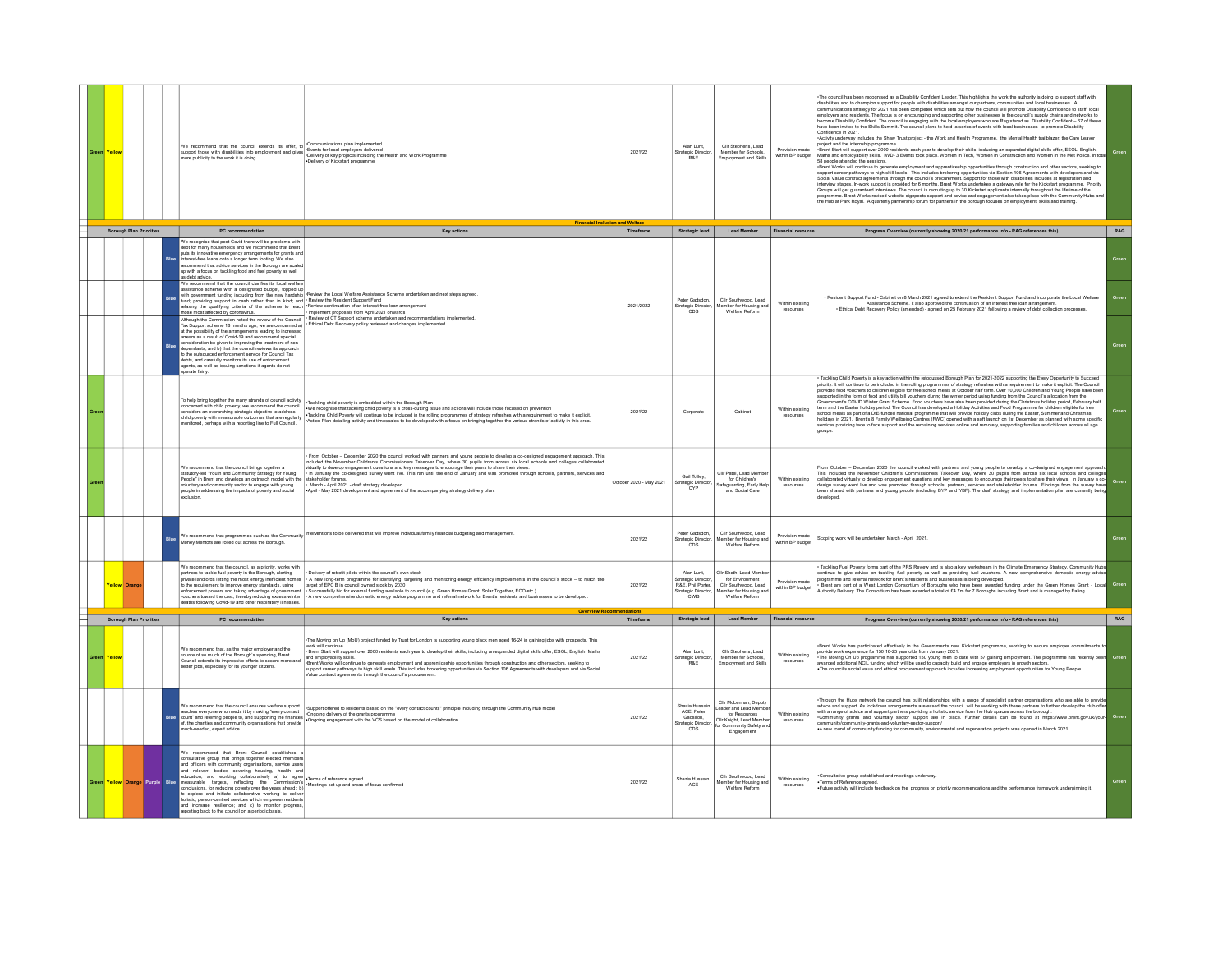## Poverty Commission - Delivery Plan - Year 2



| <b>Borough Plan Priorities</b> |                |                                                          | PC recommendation | <b>Key actions</b>                                                                                                                                                                                                                                                                                                                                                                                                                                                                                                                                         | Timeframe                                                                                                                     |                                                                                                                                                                                                                                                                                                                                                                                                                                                                                                                                                                                                                                           | <b>Lead Member</b>                                                                     | <b>Financial resource</b>                                        | <b>Progress Overview</b>                                                                                                                                      | RAG                                                                                                                                                                                                                                                                                                                                                                                                                                                                                                                                                                                                                                                                                                                                                                                                 |                                                                                                                  |
|--------------------------------|----------------|----------------------------------------------------------|-------------------|------------------------------------------------------------------------------------------------------------------------------------------------------------------------------------------------------------------------------------------------------------------------------------------------------------------------------------------------------------------------------------------------------------------------------------------------------------------------------------------------------------------------------------------------------------|-------------------------------------------------------------------------------------------------------------------------------|-------------------------------------------------------------------------------------------------------------------------------------------------------------------------------------------------------------------------------------------------------------------------------------------------------------------------------------------------------------------------------------------------------------------------------------------------------------------------------------------------------------------------------------------------------------------------------------------------------------------------------------------|----------------------------------------------------------------------------------------|------------------------------------------------------------------|---------------------------------------------------------------------------------------------------------------------------------------------------------------|-----------------------------------------------------------------------------------------------------------------------------------------------------------------------------------------------------------------------------------------------------------------------------------------------------------------------------------------------------------------------------------------------------------------------------------------------------------------------------------------------------------------------------------------------------------------------------------------------------------------------------------------------------------------------------------------------------------------------------------------------------------------------------------------------------|------------------------------------------------------------------------------------------------------------------|
| Yellow                         |                |                                                          |                   | While recognising that Brent Council's current housing plans<br>compare favourably with other local authorities, we recommend<br>stepping up borrowing to build and bringing forward council<br>housebuilding programmes to take advantage of opportunities<br>when demand for construction workers and for house purchase is<br>weak.                                                                                                                                                                                                                     | Comprehensive house building programme in place.                                                                              | 2022                                                                                                                                                                                                                                                                                                                                                                                                                                                                                                                                                                                                                                      | Phil Porter<br>Strategic<br>Director, CWE                                              | Cllr Southwood, Lead<br>Member for Housing and<br>Welfare Reform | Within existing<br>resources                                                                                                                                  | Ongoing - Brent has one of the biggest house building programmes in London - 578 on<br>site, 1,100 in feasibility and/or planning. The council will borrow appropriately to meet its<br>strategic objectives. So far, the Council is investing £300m, in addition to £100m secured<br>through the Mayor's Grant funding (2018), making a total of £400m capital investment in<br>new Council homes. The council is now in discussions for another bid round for the<br>Mayor's Grant fund. Activity from that bid round will commence from April 2022. This will<br>enable the Council to continue delivering its ambitious council homes programme. The<br>numbers of homes to be built are indicative and may well increase over the lifecycle of this<br>work.                                   | Green                                                                                                            |
|                                |                |                                                          |                   | We note that Brent has undertaken a land and asset review to<br>identify opportunities for the council or its social sector partners to<br>provide additional social housing or to use for community or<br>economic betterment. We recommend Brent's land and asset<br>review is used to develop a strategy and plan to allocate and<br>ensure these assets are utilised to assist those in greatest need,<br>e.g. using land currently occupied by redundant garages to build<br>age-friendly homes that will release much needed family<br>accommodation | Asset review undertaken<br>Plan in place to allocate and ensure these assets are<br>itilised to assist those in greatest need | 2022                                                                                                                                                                                                                                                                                                                                                                                                                                                                                                                                                                                                                                      | Phil Porter,<br>Strategic<br>Director, CWE                                             | Cllr Southwood, Lead<br>Member for Housing and<br>Welfare Reform | Within existing<br>resources                                                                                                                                  | enabled it to submit a substantial bid to the GLA in the last round of the Mayor's Council<br>Homes Programme. As part of this assessment, all existing garage sites were assessed<br>and a determination made as to their continued usage. The assessment also looked<br>beyond garage sites i.e. developable spaces within existing estates. These assessments<br>were carried out with the engagement of residents and residents continue to be engaged<br>as the sites are progressed.<br>On some of these sites, the Council is currently consulting with residents about designing<br>and building up to 400 additional new homes. These are being designed to meet existing<br>housing needs. For example, there is a particular focus on developing larger homes to<br>relieve overcrowding | Green                                                                                                            |
|                                |                |                                                          |                   | suitable for conversion into housing to regenerate high streets.                                                                                                                                                                                                                                                                                                                                                                                                                                                                                           |                                                                                                                               | 2022                                                                                                                                                                                                                                                                                                                                                                                                                                                                                                                                                                                                                                      | Peter Gadsdon<br>Strategic<br>Director, CDS                                            | Cllr McLennan, Deputy<br>Resources                               | Within existing<br>resources                                                                                                                                  | The primary purpose of i4B is to deliver the housing options defined in the Temporary<br>Accommodation reform plan. The core business of the company is as a Private Sector<br>Landlord accepting homeless nominations from the council. Properties are let with the<br>intention that the tenancy will be the foundation on which customers can improve their<br>quality of life. The aim is that customers enjoy secure, affordable, and well maintained<br>accommodation.<br>The company has also secured homes for key workers, which is an identified gap in the<br>borough<br>i4B has contributed to a planning led paper on opportunities to strengthen high streets.<br>Acquiring shops could be an option but needs to be financially viable. Work will continue in<br>this area.          | Green                                                                                                            |
|                                |                |                                                          |                   | We recommend that the actions proposed in the council's review<br>of housing adaptations be implemented as speedily as possible,<br>with particular regard to those with disabilities living in the private<br>rented sector.                                                                                                                                                                                                                                                                                                                              | Adaptations to homes delivered across all tenures<br>also form part of the PRS review.                                        | 2021/22                                                                                                                                                                                                                                                                                                                                                                                                                                                                                                                                                                                                                                   | Phil Porter.<br>Strategic<br>Director, CWB                                             | Cllr Southwood, Lead<br>Member for Housing and<br>Welfare Reform | Within existing<br>resources                                                                                                                                  | The Council spends over £5m a year providing much needed adaptations in homes across<br>all tenures. During the pandemic, the council has delivered similar levels of adaptations to<br>the previous year. The council also set up a 'Handy Person' service to assist people being<br>discharged home from hospital. The council is currently carrying out research to assess<br>the impact of this service.                                                                                                                                                                                                                                                                                                                                                                                        | Green                                                                                                            |
|                                |                |                                                          |                   | The council should work with the GLA to support community and<br>voluntary sector organisations to identify opportunities for<br>community-led housing in Brent.                                                                                                                                                                                                                                                                                                                                                                                           | Continue to support community led housing                                                                                     | 2022                                                                                                                                                                                                                                                                                                                                                                                                                                                                                                                                                                                                                                      | Phil Porter,<br>Strategic<br>Director, CWE                                             | Cllr Southwood, Lead<br>Member for Housing and<br>Welfare Reform | Within existing<br>resources                                                                                                                                  | The housing supply and partnerships service are working with Community Led Housing to<br>support Brent CLT (made up of community organisations in Brent.). The CLT have plans to<br>develop a housing project led by the community to target single homeless individuals. The<br>council continues to work with Brent CLT to progress this activity.                                                                                                                                                                                                                                                                                                                                                                                                                                                | Green                                                                                                            |
|                                |                |                                                          |                   |                                                                                                                                                                                                                                                                                                                                                                                                                                                                                                                                                            |                                                                                                                               |                                                                                                                                                                                                                                                                                                                                                                                                                                                                                                                                                                                                                                           |                                                                                        |                                                                  |                                                                                                                                                               | Progress Overview (currently showing 2020/21 performance info - RAG references                                                                                                                                                                                                                                                                                                                                                                                                                                                                                                                                                                                                                                                                                                                      | <b>RAG</b>                                                                                                       |
|                                |                |                                                          |                   | We recommend the council makes poverty reduction an explicit<br>part of the council's current and future economic development<br>strategies, with a clear set of poverty reduction targets.                                                                                                                                                                                                                                                                                                                                                                | As part of the regular review of economic strategies<br>ensure that requirements to tackle poverty are explicit.              | 2021/22                                                                                                                                                                                                                                                                                                                                                                                                                                                                                                                                                                                                                                   | Alan Lunt.<br>Strategic<br>Director, R&E                                               | Cllr Tatler, Lead Member for<br>Planning                         | Initially within the<br>existing budget.<br><b>Financial implications</b><br>be assessed as<br>plans are developed                                            | this)<br>Poverty reduction features in the Inclusive Growth Strategy and the draft Local Plan<br>contains policies that seek to address 'poverty's' constituent parts e.g. access to housing,<br>employment.<br>The draft Local Plan is currently being examined by the Planning Inspectorate; the aim is to<br>adopt the plan as a statutory document in 2021.                                                                                                                                                                                                                                                                                                                                                                                                                                     | Green                                                                                                            |
|                                |                |                                                          |                   | provided by careers services for those moving from school to<br>work, and where appropriate, the council encourages take up of<br>the government's "Kickstart Scheme".                                                                                                                                                                                                                                                                                                                                                                                     | Take up of the Kickstart Scheme promoted<br>.Regular review of career support                                                 | 2021/22                                                                                                                                                                                                                                                                                                                                                                                                                                                                                                                                                                                                                                   | Alan Lunt.<br>Strategic<br>Director, R&E<br>Gail Tolley,<br>Strategic<br>Director, CYP | for Schools, Employment<br>and Skills                            | Within existing<br>resources                                                                                                                                  | The council provides targeted support for NEET young people 14 -19 (school age) and<br>those 'at risk of NEET', delivered by Prospects. Schools also can commission Prospects to<br>deliver a Connexions careers advice and guidance offer to their young people in school.<br>The council uses the National Careers Service (NCS) to support those moving from school<br>to work - this is a universal service but light touch. Brent Works provides 121 support to<br>young people to access jobs and apprenticeships across a number of sectors.<br>The Brent Works website is regularly updated signposting to career support opportunities.<br>The Kickstart Scheme is underway with the council undertaking a gatekeeping role                                                                | Green                                                                                                            |
|                                |                |                                                          | Blue              | We strongly support the Brent Black Community Action Plan and<br>Brent Foundation and others in the voluntary and community<br>sector.                                                                                                                                                                                                                                                                                                                                                                                                                     |                                                                                                                               | 2021/22                                                                                                                                                                                                                                                                                                                                                                                                                                                                                                                                                                                                                                   | Shazia<br>Hussain, ACF                                                                 | Clir McLennan, Deputy<br>Resources                               | Provision made<br>within BP budget                                                                                                                            | The Black Community Action Plan (BCAP) was agreed at Full Council in July 2020.<br>The delivery plan for 2021/22 focuses on - Children, Young People and Families, Building<br>sustainable community leadership, Supporting Black-led businesses, voluntary and<br>community sector<br>See BCAP for further detail                                                                                                                                                                                                                                                                                                                                                                                                                                                                                  | Green                                                                                                            |
|                                | Green<br>Green | Yellow<br>Yellow<br>Yellow<br>Yellow<br>Yellov<br>Yellow |                   | <b>Borough Plan Priorities</b>                                                                                                                                                                                                                                                                                                                                                                                                                                                                                                                             | PC recommendation                                                                                                             | We recommend that Brent uses its company, i4B, to purchase (as<br>well as long term leasing) PRS property on the market, including .Deliver housing options as part of the Temporary<br>ex-Right to Buy properties, to replace the requirement for Accommodation reform plan.<br>expensive temporary accommodation and to acquire shops . Homes for key workers secured<br><b>Key actions</b><br>We recommend the council uses its influence to maximise the help<br>we submyly support the production where the million.<br>We recommend strengthening of the links with CVS and the Young BCAP delivered to timescale and within budget | Progress on implementation of the recommendations will<br>Timeframe                    | <b>Economy and Jobs</b>                                          | <b>Strategic lead</b><br><b>Strategic lead</b><br><b>Lead Member</b><br>Regeneration, Property and<br>Cllr Stephens, Lead Member<br>eader and Lead Member for | Leader and Lead Member for<br><b>Financial resource</b>                                                                                                                                                                                                                                                                                                                                                                                                                                                                                                                                                                                                                                                                                                                                             | The Council has undertaken a large scale assessment of its existing land assets and this<br>of any actions would |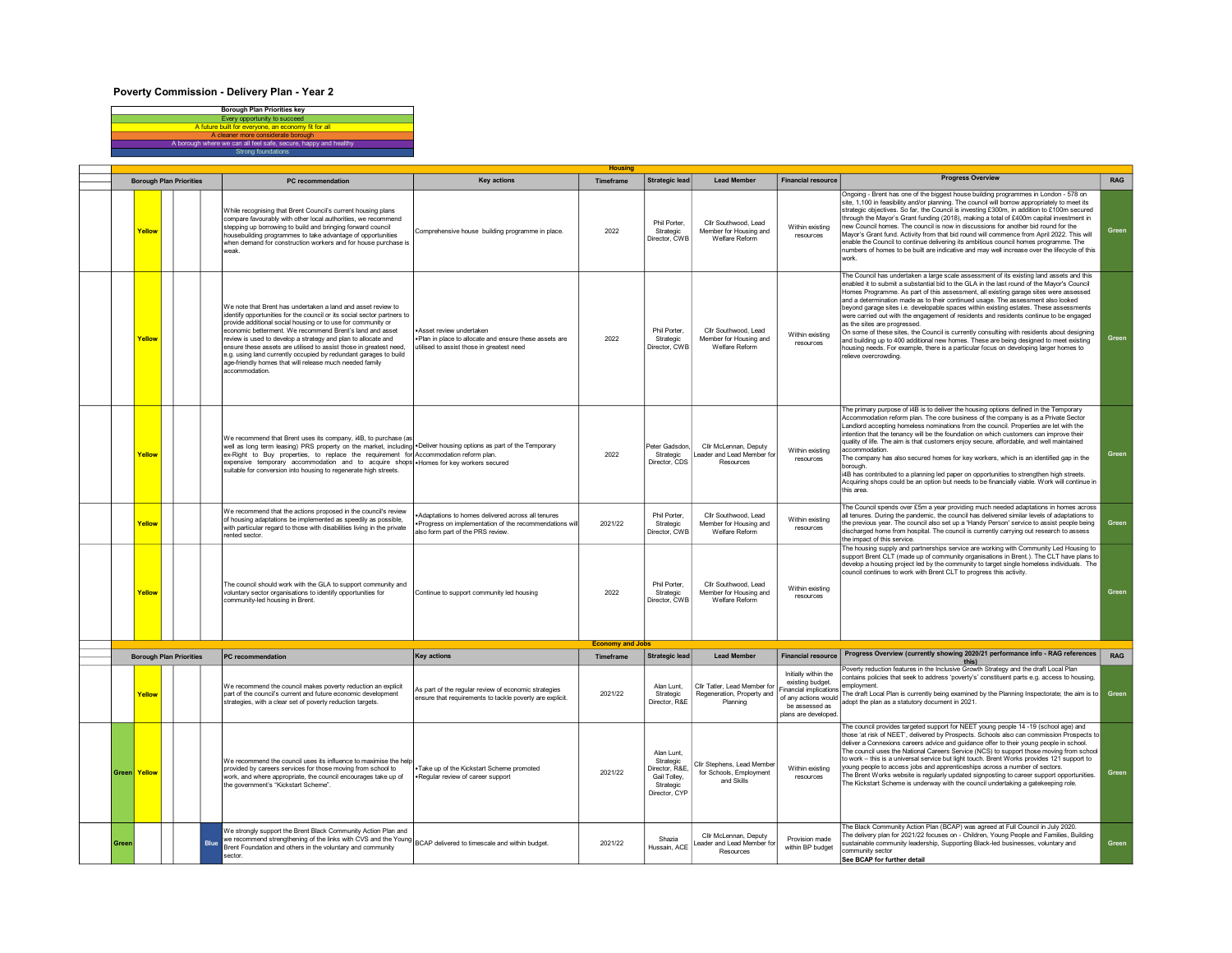| Green |                                | Purple |             | We recommend that the delays caused by Covid-19 to Brent's<br>imaginative programme as the London Borough of Culture be used<br>to give extra focus to the opportunities for engaging young people,<br>particularly those from BAME communities, in activities that raise<br>aspirations and improve employment prospects.                                                | Setting up a Local Cultural Education Partnership<br>working with schools to ensure every child in Brent has<br>cultural opportunities<br>Creating new cultural spaces, both meanwhile and<br>bermanent, including the Kilburn Studios and the Picture<br>Palace<br>.Delivering the Brent Biennial from 2022, a place shaping<br>festival each year alternating between visual arts and<br>nusic | 2021/22                                             | Phil Porter<br>Strategic<br>Director, CWB    | Cllr Nerva Lead Member for<br>Public Health, Culture &<br>Leisure                     | Within existing<br>resources | Brent 2020 Legacy Manager recruited. Grant made to Metroland, accountabilities and<br>targets agreed. Recruitment of LCEP Co-ordinator underway. Recovery plan to position<br>celebration of local culture and diversity as part of the reopening of the Borough post<br>second wave being developed in partnership with other Council departments. Opportunities<br>to synergise this plan with borough cultural partners, including Lexi, Kiln, RPO, being<br>explored. Culture Fund projects which could not be delivered in 2020 being programmed<br>for Summer 2021. Application made to the Windrush Fund for development of art work and<br>capturing oral histories around theme of the Windrush Generation's contribution to the<br>NHS, working with Mahogany Carnival Design, Lin Kam Arts and the local NHS. Plans to<br>embed the artist network into the creative sector are in development. Working closely with<br>the Meanwhile Space project in Church End and Neasden to secure creative spaces for<br>artists                                                                     | Green      |
|-------|--------------------------------|--------|-------------|---------------------------------------------------------------------------------------------------------------------------------------------------------------------------------------------------------------------------------------------------------------------------------------------------------------------------------------------------------------------------|--------------------------------------------------------------------------------------------------------------------------------------------------------------------------------------------------------------------------------------------------------------------------------------------------------------------------------------------------------------------------------------------------|-----------------------------------------------------|----------------------------------------------|---------------------------------------------------------------------------------------|------------------------------|-------------------------------------------------------------------------------------------------------------------------------------------------------------------------------------------------------------------------------------------------------------------------------------------------------------------------------------------------------------------------------------------------------------------------------------------------------------------------------------------------------------------------------------------------------------------------------------------------------------------------------------------------------------------------------------------------------------------------------------------------------------------------------------------------------------------------------------------------------------------------------------------------------------------------------------------------------------------------------------------------------------------------------------------------------------------------------------------------------|------------|
|       |                                |        |             | We recommend that Brent Council signs up to the Good Work                                                                                                                                                                                                                                                                                                                 |                                                                                                                                                                                                                                                                                                                                                                                                  |                                                     |                                              |                                                                                       |                              | Harlesden heritage project and the local NHS<br>Scoping of the project to be undertaken                                                                                                                                                                                                                                                                                                                                                                                                                                                                                                                                                                                                                                                                                                                                                                                                                                                                                                                                                                                                               |            |
|       | Yellow                         |        |             | Standard and uses its convening power to bring together anchor<br>employers to address low paid, low hours employment contracts in sScoping of project undertaken<br>Brent and to guarantee improved terms (e.g. a minimum of sixteen   Agreement of key stages and implementation<br>hours a week and the right to notice periods of at least four weeks<br>for shifts). |                                                                                                                                                                                                                                                                                                                                                                                                  | 2021/22                                             | Alan Lunt<br>Strategic<br>Director, R&E      | Clir Stephens, Lead Member<br>for Schools, Employment<br>and Skills                   | Within existing<br>resources |                                                                                                                                                                                                                                                                                                                                                                                                                                                                                                                                                                                                                                                                                                                                                                                                                                                                                                                                                                                                                                                                                                       | Green      |
|       | Yellow                         |        |             | We recommend that the council expands its employment support<br>packages to help tackle low wages and insecure work conditions.                                                                                                                                                                                                                                           | Year One activity includes, support for those who are<br><i>unemploved</i><br>This work will continue in year two - with employment<br>support packages to help tackle low wages and insecure<br>work conditions.                                                                                                                                                                                | 2021/22                                             | Alan Lunt.<br>Strategic<br>Director, R&E     | Cllr Stephens, Lead Membe<br>for Schools, Employment<br>and Skills                    | Within existing<br>resources | The West London Alliance are lobbying for additional investment in the Skills Escalator to<br>mprove progression in-work for local residents. This is set-out in the WLA Build and<br>Recover Plan 2020.                                                                                                                                                                                                                                                                                                                                                                                                                                                                                                                                                                                                                                                                                                                                                                                                                                                                                              | Green      |
| Gree  |                                |        |             | We recommend that the council explores the opportunities for<br>action to support affordable childcare provision, considering loans<br>or grants to both providers and parents that would enable moves<br>into employment in the aftermath of Covid-19.                                                                                                                   | Continued work to support affordable childcare provision.                                                                                                                                                                                                                                                                                                                                        | 2021/22                                             | Gail Tolley,<br>Strategic<br>Director, CYP   | Clir Patel, Lead Member for<br>Children's Safeguarding,<br>Early Help and Social Care | Within existing<br>resources | The council is committed to supporting recovery of the early years sector and work is<br>underway in a number of areas including:<br>Working with Finance to widen the eligibility criteria so that more early years providers<br>could apply for the LA discretionary grant.<br>Ensuring payments to providers of their termly free early education funding has been<br>made in a timely manner, moving payments forward to help with provider cash flow issues.<br>This has already enabled a number of providers to remain sustainable<br>Developing and implementing a real time tracking system for monitoring sustainability and Green<br>sufficiency of childcare provision in the borough to have an overview at ward level and<br>enable early identification of emerging issues.<br>Working with the DfE, LGA, GLA and London Councils through membership of working<br>groups and networks, increasing their understanding of the impact of Covid-19 on Brent<br>early years providers and seeking to ensure that appropriate support is provided for the<br>sector to remain sustainable. |            |
|       |                                |        | <b>Blue</b> | We recommend that the council develops a bespoke digital offer<br>and support for those with disabilities so that they can easily<br>access services remotely and gain confidence in areas such as<br>cashless payments, recognising that this could lower spending,<br>enable access to benefits, and applications for support.                                          | Digital Inclusion action plan developed and implemented.                                                                                                                                                                                                                                                                                                                                         | 2021/22                                             | Peter Gadsdon,<br>Strategic<br>Director, CDS | Cllr McLennan, Deputy<br>Leader and Lead Member for<br>Resources                      | Within existing<br>resources | .A Digital Inclusion package, which includes support for developing digital skills, is in place<br>as part of the Residents' Support Fund.<br>. Findings from the Citizens Online report will be used to scope work on a bespoke digital<br>offer for those with disabilities.                                                                                                                                                                                                                                                                                                                                                                                                                                                                                                                                                                                                                                                                                                                                                                                                                        | Green      |
|       |                                |        |             | We recommend that the council sets out clearly how it intends to<br>work with the community and voluntary sector in tackling digital<br>Blue exclusion, and how it intends to ensure residents can operate<br>online, including using digital hotspots created on estates and local<br>safe spaces.                                                                       | Engagement with the VCS, NHS and Registered<br><b>Providers</b><br>Digital Inclusion action plan developed and implemented<br>Engagement with SMEs and development of tailored<br>support                                                                                                                                                                                                        | 2021/2022<br><b>Financial Inclusion and Welfare</b> | Peter Gadsdon<br>Strategic<br>Director, CDS  | Clir McLennan, Deputy<br>Leader and Lead Member for<br>Resources                      | Within existing<br>resources | Brent's digital strategy 2019-23 sets out the council's ambition to make Brent a digital<br><b>D</b> ace<br>This work is being supported by new initiatives, which respond to the increase need for<br>digital inclusivity in the context of the Pandemic.<br>. Roll out of full fibre connectivity across the council's housing stock and key community<br>spaces has begun.<br>.November 2020 - A successful online workshop with over 50 attendees from across the<br>Council, VCS organisations, the NHS and Registered Providers was held. This provided an<br>overview of the research carried out as part of the Brent Switch project and shared the<br>Council's aspiration to develop a cross-borough approach to digital exclusion through<br>working across organisations to build a Digital Inclusion Action Plan. A service map<br>featuring existing services (regardless of who delivers them) has also been produced.<br>·Digital Champions established<br>.Work underway with SMEs to deliver tailored support<br>.Digital Inclusion action plan in place                            | Green      |
|       | <b>Borough Plan Priorities</b> |        |             | PC recommendation                                                                                                                                                                                                                                                                                                                                                         | <b>Key actions</b>                                                                                                                                                                                                                                                                                                                                                                               | Timeframe                                           | <b>Strategic lead</b>                        | <b>Lead Member</b>                                                                    | <b>Financial resource</b>    | <b>Progress Overview</b>                                                                                                                                                                                                                                                                                                                                                                                                                                                                                                                                                                                                                                                                                                                                                                                                                                                                                                                                                                                                                                                                              | <b>RAG</b> |
|       |                                |        |             | Ve recommend that the council works with credit unions to                                                                                                                                                                                                                                                                                                                 |                                                                                                                                                                                                                                                                                                                                                                                                  |                                                     |                                              |                                                                                       |                              | The Council currently has a payroll deduction scheme available for staff members, though                                                                                                                                                                                                                                                                                                                                                                                                                                                                                                                                                                                                                                                                                                                                                                                                                                                                                                                                                                                                              |            |
|       |                                |        | Blue        | provide low-cost loans to cut down dependence on loan sharks<br>and other unscrupulous lenders<br>We recommend that the council explores a further extension of the                                                                                                                                                                                                       |                                                                                                                                                                                                                                                                                                                                                                                                  |                                                     |                                              |                                                                                       |                              | in response to the ongoing COVID pandemic the council is reviewing existing<br>arrangements with the aim of ensuring all staff are fully aware of and have access to the<br>best possible loan and savings products to safeguard their ongoing financial wellbeing.                                                                                                                                                                                                                                                                                                                                                                                                                                                                                                                                                                                                                                                                                                                                                                                                                                   | Green      |
|       |                                |        | <b>Rlue</b> | lub model so that advice services are available at venues such as<br>GP surgeries, and family wellbeing centres in order for people to<br>have their issues addressed in places that they already visit and<br>trust                                                                                                                                                      |                                                                                                                                                                                                                                                                                                                                                                                                  |                                                     |                                              |                                                                                       |                              | . Cabinet agreed on 8 March the continuation of an interest free loan arrangement element<br>of the Resident Support Fund, the details of which are set out in section 7 of the report:<br>http://democracy.brent.gov.uk/documents<br>• Through the Hubs network the council has built relationships with a range of specialist                                                                                                                                                                                                                                                                                                                                                                                                                                                                                                                                                                                                                                                                                                                                                                       | Green      |